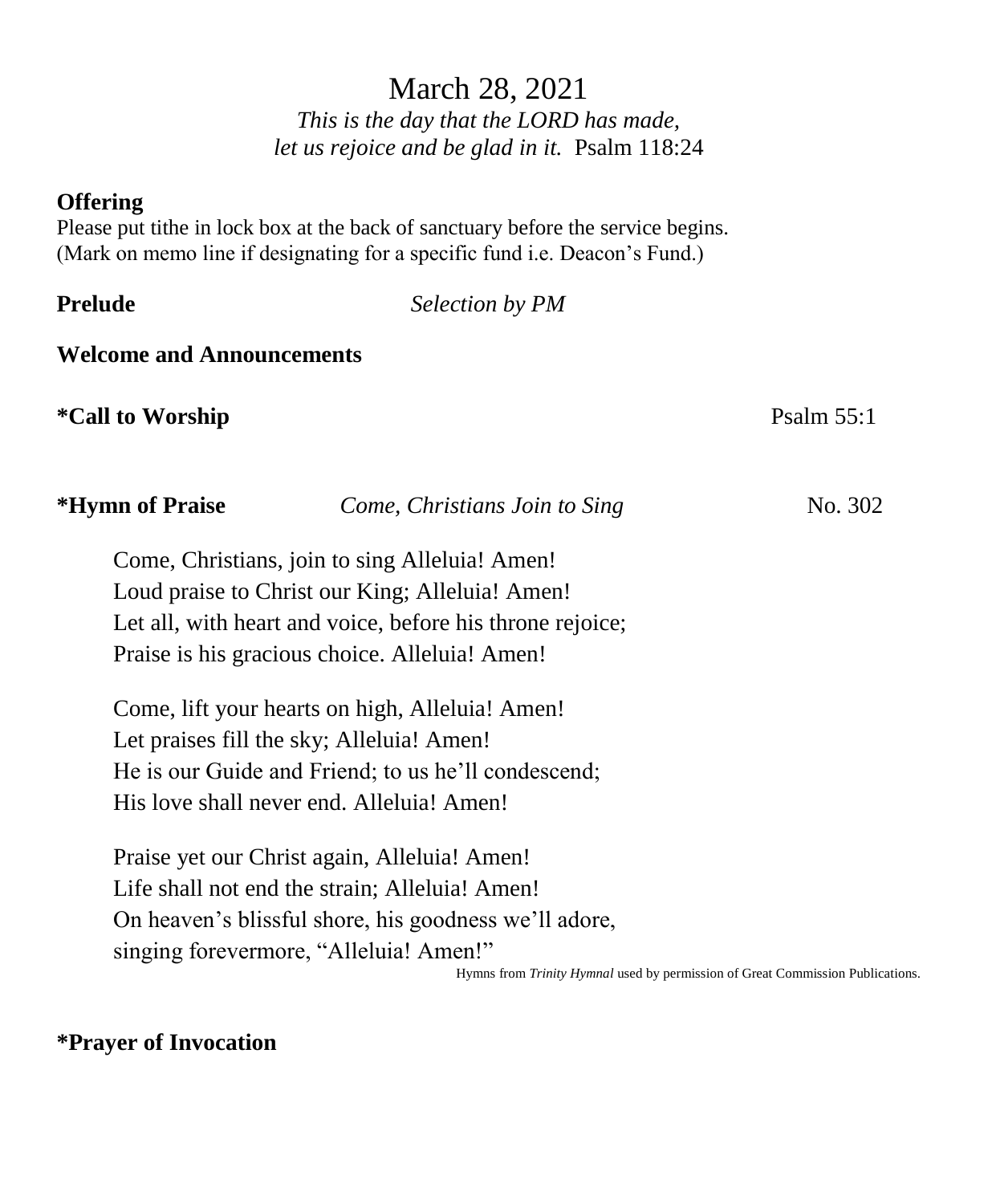## **Scripture Reading Exodus** 17:1-7

### **Prayer of Confession**

Heavenly Father, we bow before you today acknowledging that these words are very easy to say, to say that we are going to fear God more than man, but they are very, very hard to do because we are sinful and self-protective and we do not adequately believe that you are strong enough to protect us or gracious enough to love us. Help us to trust in you and love you more than anything else, and then comfort us in every circumstance. We ask all these things in Jesus name. Amen.

Assurance of Pardoning Grace **Property** Psalm 55:22 <sup>22</sup> Cast your cares on the Lord and he will sustain you; he will never let the righteous fall.

\***Hymn of Thanksgiving** *O Sacred Head, Now Wounded*No. 247

O sacred Head, now wounded, with grief and shame weighed down; now scornfully surrounded with thorns, Thine only crown; O sacred Head, what glory, what bliss till now was Thine! Yet, though despised and gory, I joy to call Thee mine.

What Thou, my Lord, has suffered was all for sinners' gain: mine, mine was the transgression, but Thine the deadly pain. Lo, here I fall, my Savior! 'Tis I deserve Thy place; look on me with Thy favor, vouch-safe to me Thy grace.

What language shall I borrow to thank Thee, dearest Friend, for this, Thy dying sorrow, Thy pity without end? O make me Thine forever; and should I fainting be, Lord, let me never, never outlive my love to Thee.

Hymns from *Trinity Hymnal* used by permission of Great Commission Publications.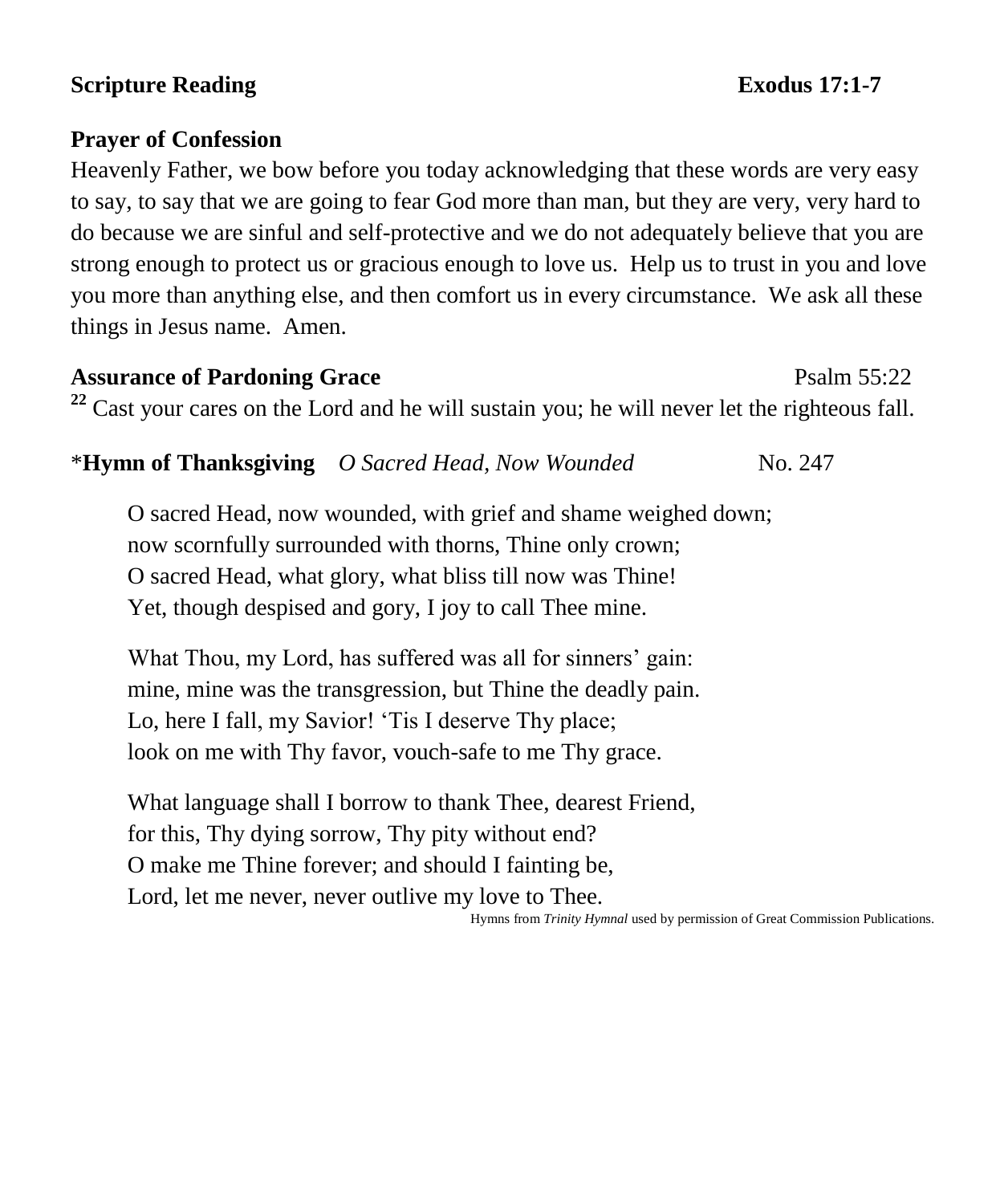### **Westminster Shorter Catechism 16-17**

# Q. 16. **Did all mankind fall in Adam's first transgression?**

A. The covenant being made with Adam, not only for himself, but for his posterity; all mankind, descending from him by ordinary generation, sinned in him, and fell with him, in his first transgression.

## **Q**. 17. **Into what estate did the fall bring mankind?**

A. The fall brought mankind into an estate of sin and misery.

### **Prayer of Intercession**

**\*Hymn of Preparation** *He Will Hold Me Fast*



Reprinted with permission under CCLI # 376630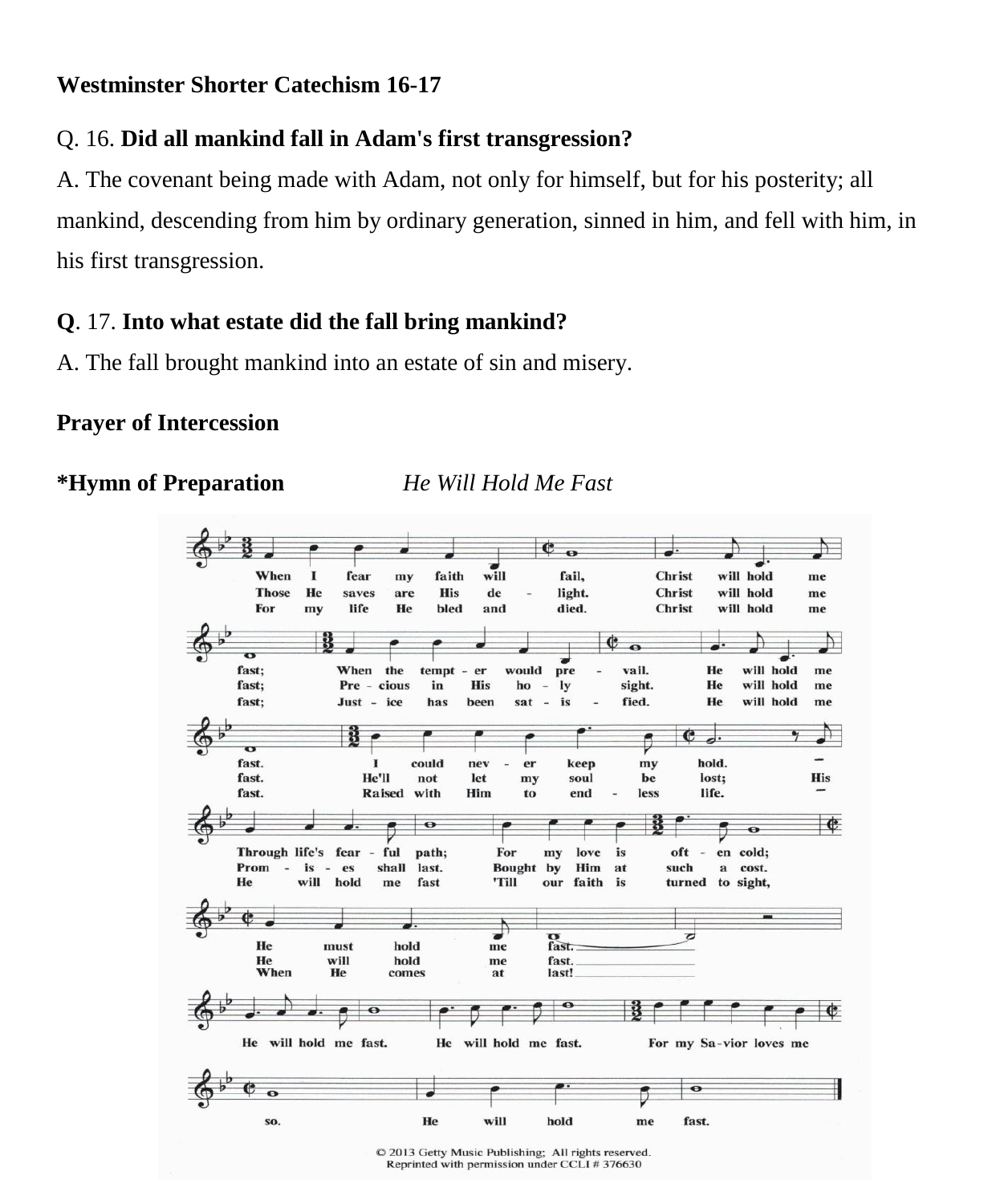1. Wrong Fear

2. Purpose

3. Right Fear

Questions:

- 1. Write down 5 of your greatest fears in life. What do they tell you about yourself?
- 2. Is it always wrong to be afraid of people, places, things, ideas, or diseases? When does a healthy fear cross the line into unhealthy fear? How will you know?
- 3. What does it mean when the Bible tells you to fear God? Use Proverbs 8:13; Psalm 33:8; and Deut. 10:12 to help you here.
- 4. Do you fear your sin? How does fearing sin aid you in this life? How does it drive you to the cross of Christ?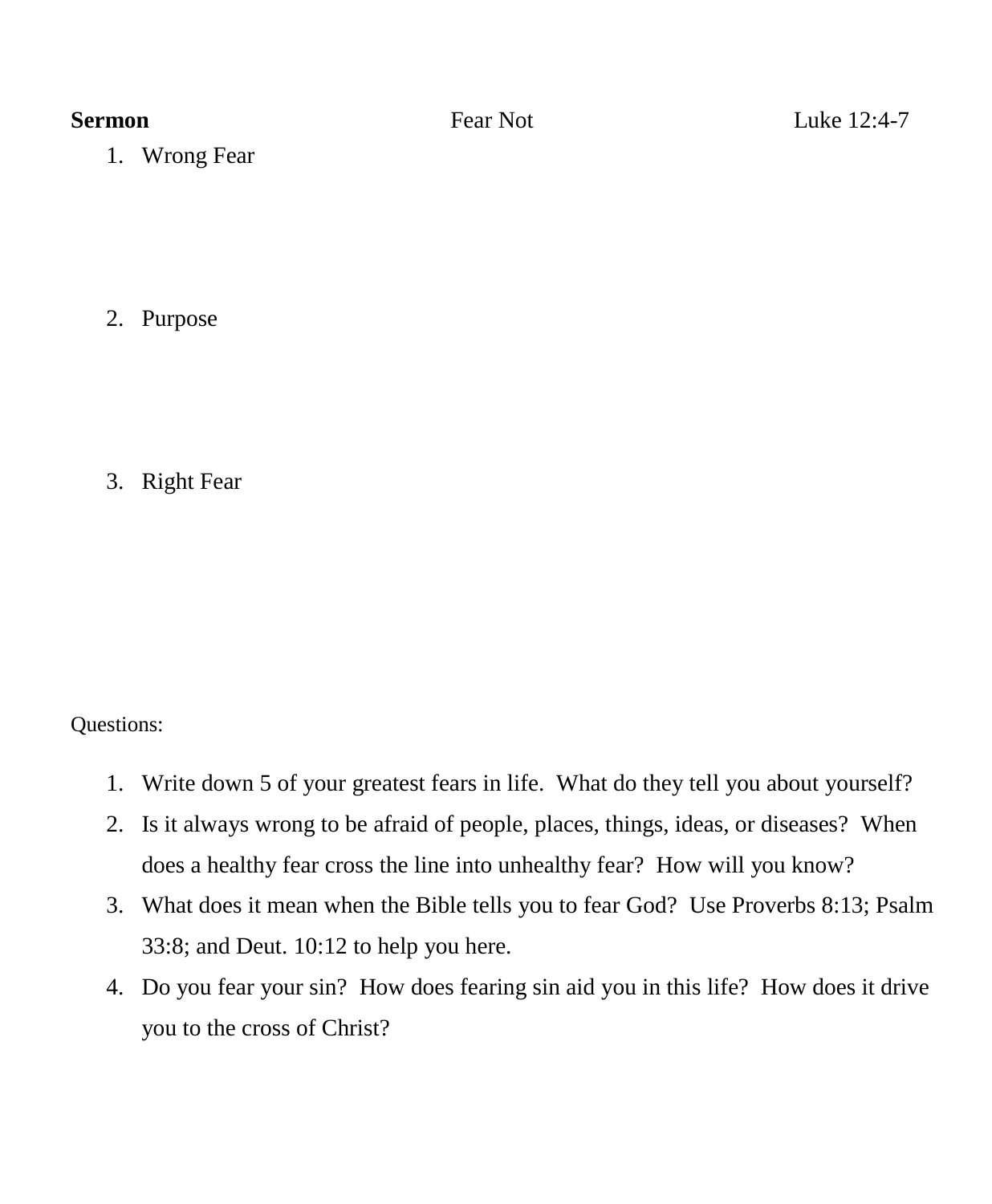# **\*Hymn of Response** *Jesus, Keep Me near the Cross* No. 264

Jesus, keep me near the cross; there a precious fountain, free to all – a healing stream – flows from Calv'ry's mountain.

### **REFRAIN: In the cross, in the cross, be my glory ever; till my raptured soul shall find rest beyond the river.**

Near the cross, a trembling soul, love and mercy found me; there the Bright and Morning Star shed its beams around me. **REFRAIN**

 Near the cross! O Lamb of God, bring its scenes before me; help me walk from day to day with its shadow o'er me. **REFRAIN**

 Near the cross I'll watch and wait, hoping, trusting ever, till I reach the golden strand just beyond the river. **REFRAIN** Hymns from *Trinity Hymnal* used by permission of Great Commission Publications.

### **\*Benediction**

### **\*Gloria Patri** No. 735

Glory be to the Father, and to the Son, and to the Holy Ghost; as it was in the beginning, is now, and ever shall be, world without end. Amen, amen.

Hymns from *Trinity Hymnal* used by permission of Great Commission Publications.

| *Postlude                                  |                                       | Selection by PM                                                                     |  |  |
|--------------------------------------------|---------------------------------------|-------------------------------------------------------------------------------------|--|--|
|                                            | * Congregation: Please stand as able. |                                                                                     |  |  |
|                                            |                                       | * * * * * * * *                                                                     |  |  |
| <b>Piano</b><br><b>Intercessory Prayer</b> |                                       | Paige Mecyssine<br>Andrew Gretzinger                                                |  |  |
|                                            |                                       | <b>Weekly Calendar</b>                                                              |  |  |
| <b>DATE</b>                                | TIME                                  | <b>EVENT</b>                                                                        |  |  |
| <b>SUN 3/28</b>                            | 9:00 AM                               | <b>Opening Exercises &amp; Sunday School</b><br>(New Members & Kingdom of God)      |  |  |
|                                            | 10:30 AM                              | <b>Worship Service</b> (available YouTube & Facebook)                               |  |  |
| <b>SAT 4/3</b>                             | 10:30-12 PM                           | <b>Egg Hunt</b> (Meets at Church)                                                   |  |  |
| <b>SUN 4/4</b>                             | 7:00 AM                               | <b>Sunrise Service</b> (On Back Lawn of Church Property)<br><b>NO SUNDAY SCHOOL</b> |  |  |
|                                            | 10:30 AM                              | <b>Worship Service</b> (available YouTube & Facebook)                               |  |  |